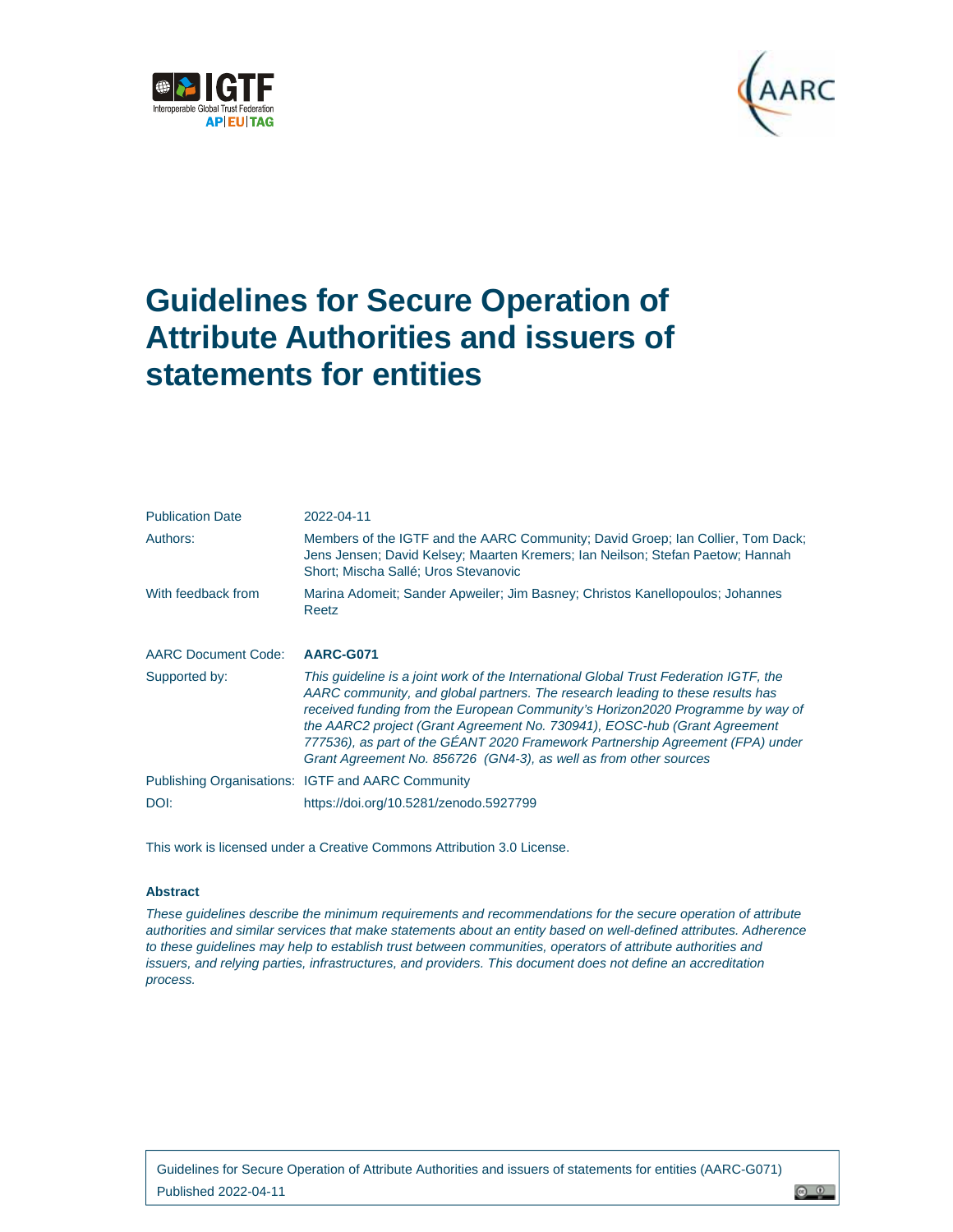Guidelines for Secure Operation of Attribute Authorities and issuers of statements for entities



# **Table of Contents**

| 1.    |  |  |  |  |
|-------|--|--|--|--|
| 2.    |  |  |  |  |
| 3.    |  |  |  |  |
| 4.    |  |  |  |  |
| 4.1.  |  |  |  |  |
| 4.2.  |  |  |  |  |
| 4.3.  |  |  |  |  |
| 4.4.  |  |  |  |  |
| 4.5.  |  |  |  |  |
| 4.6.  |  |  |  |  |
| 4.7.  |  |  |  |  |
| 4.8.  |  |  |  |  |
| 4.9.  |  |  |  |  |
| 4.10. |  |  |  |  |
|       |  |  |  |  |
| 5.    |  |  |  |  |
|       |  |  |  |  |
|       |  |  |  |  |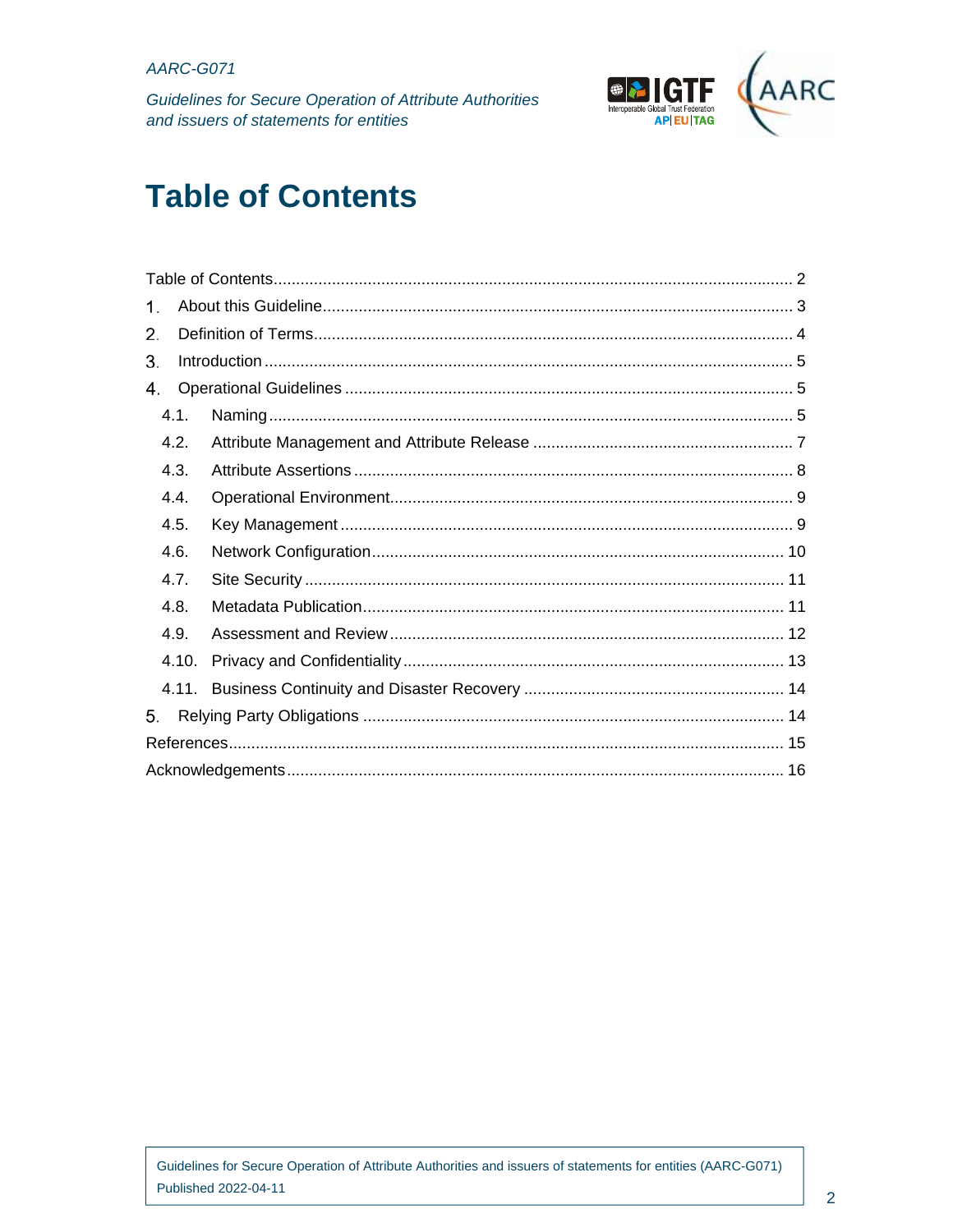$\overline{a}$ 

*Guidelines for Secure Operation of Attribute Authorities and issuers of statements for entities* 



# **About this Guideline**  1.

These guidelines describe the requirements and recommendations for secure operation of attribute authorities, attribute aggregators and proxies, and of similar services that make statements about an entity based on well-defined attributes. Common scenarios include services that organise community membership management, 'proxies' as described in the AARC Blueprint Architecture [AARC-BPA] that collate or transform attributes, and membership directories – herein all referred to as 'Attribute Authorities'.

Associating attributes to entities (be they persons, identities in general, or themselves groups or roles) may be done in a variety of ways. Similarly, the conveyance of these attributes, and their binding to entities, varies depending on the architectural model of the authentication and authorization system. Yet regardless of the model chosen, trust placed in the attributes relies on the operational security integrity of the attribute authority that manages them. The guidance in this document concerns:

- operational security processes and procedures for attribute authorities that provide for an appropriate baseline information security practice,
- requirements on traceability, auditability, and logging that ensure operational security events involving attribute authorities can be analysed and mitigated,
- requirements on the secure (integrity-protected and confidential) operation of the attribute authority service itself and its service components, and
- requirements on securing the (integrity-protected and confidential) interactions with the attribute authority.

The latter two elements are partially dependent on the architectural model chosen for the authoritative attribute source. This document therefore distinguishes technology profiles for attribute authorities that:

- permit binding of properties to entities by means of lookup in which the entity whose properties are sought is the key in the look-up ('pull model')<sup>1</sup>
- issue (usually integrity-protected and, optionally, confidentiality-protected) statements in which attributes are asserted ('push model')<sup>2</sup>

Both models are discussed in the "Best Practices for managing authorisation" [AARC-G006]. Where guidance in this document is specific for one of these technology profiles, such requirements are indicated by being enclosed in profile-specific text boxes. Such guidance then applies only to that technology profile. Guidance that does not have such indication applies to all technology profiles, both pull- and push-based attribute authorities.

<sup>&</sup>lt;sup>1</sup> Examples of the 'pull model' include the use of an LDAP directory queried by one or more access control decision points, either directly or through referrals, or a web service look-up such for an OIDC UserInfo endpoint..

 $2$  Examples of the 'push model' include issuing authorities that hand out signed attribute statements that can be presented to an access control system, such as used in the Virtual Organisation Membership Service VOMS by means of embeddable attribute certificates, the SAML assertions in a SAML2Int federation, or JWT tokens in an OAuth2 scenario.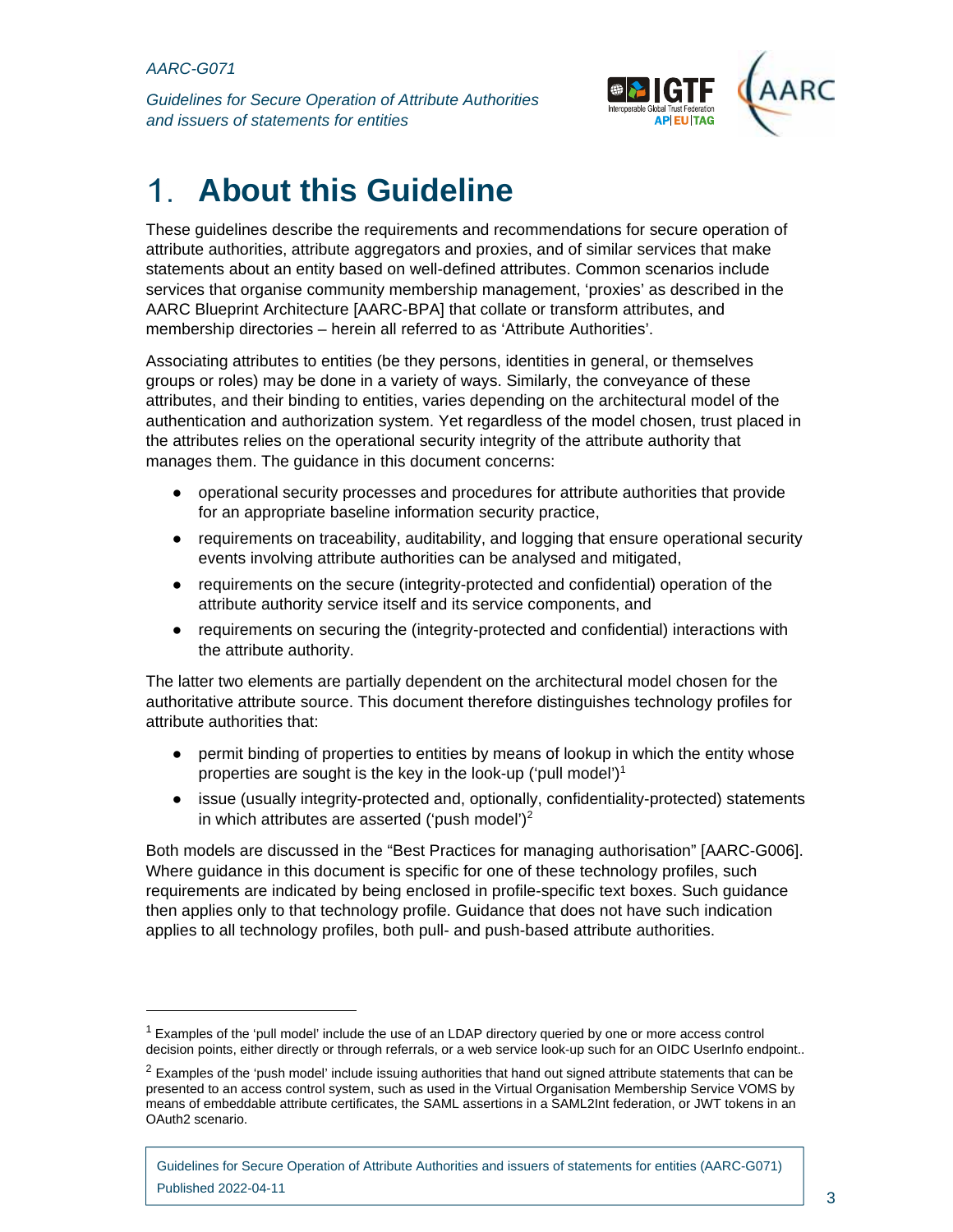*Guidelines for Secure Operation of Attribute Authorities and issuers of statements for entities* 



The storage and processing of re-usable credential data (for instance to authenticate against the AA) is outside the scope of this document, but should comply with relevant credential issuer guidance.

In this document, the key words must, must not, should, should not, required, shall, shall not, recommended, may, and optional are to be interpreted as described in RFC 2119. If a 'should' or 'should not' is not followed, the reasoning for this exception should be documented and the AA Operator should disclose such to any affected parties so that they can evaluate the impact of thereof.

#### 2. **Definition of Terms**

**Community** A set of one or more groups and sub-groups of persons (Users), organised with a common purpose and that are jointly granted access to one or more Infrastructures.

#### **Community Management**

A management body responsible for the Community and all its sub-groups, and for managing the lifecycle of user membership.

#### **Attribute Authority (AA)**

An attribute authority is a technical unit controlled by an organisation (such as a Community or infrastructure) that is entitled to make certain statements about entities, and assign attributes to them.

The AA may be the authoritative source of these statements, or be a proxy that asserts these statements based on trusted information it obtains from other sources. The assertions carrying these statements are generated by the technical service of the AA Operator.

- **AA Operator** An organisation, a group of organisations under single administrative control or working under a single operational agreement for the purpose of AA Operations, or a group within an organisation, that runs one or more Attribute Authorities.
- **Attribute** A named property associated with an entity. An attribute is controlled vocabulary that is semantically in common to both the Community and the Relying Parties who are supposed to interpret these attributes correctly.
- **Subject** A subject is an entity for which the Community is able and entitled to make statements.

#### **Attribute Assertion**

A statement, made by the Attribute Authority, about the attributes of a subject, and which may include time of issuance, may include time of expiration, and may be signed.

#### **Relying Party (RP)**

A consumer of the attributes, who has to establish a trust relationship with the attribute authority.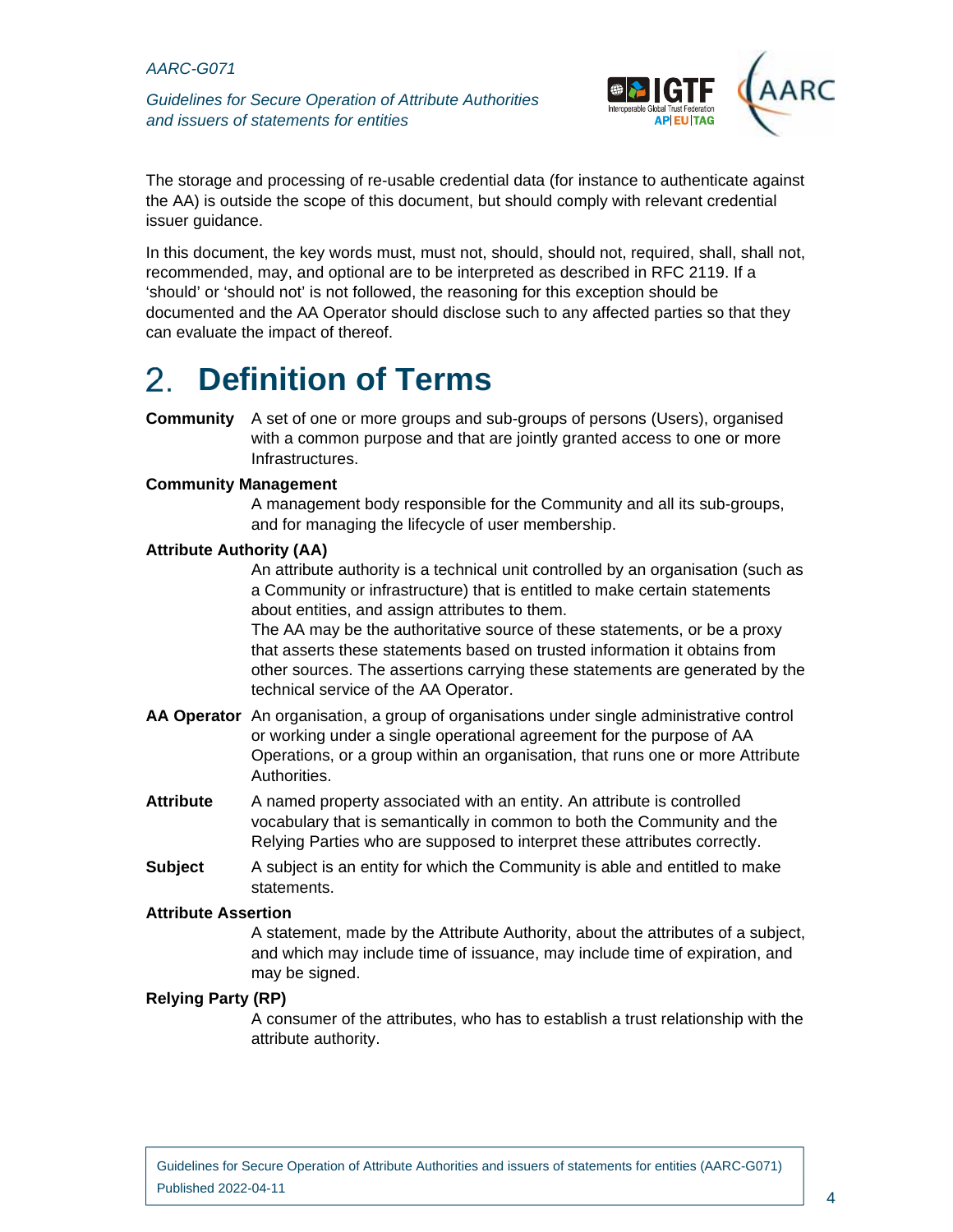*Guidelines for Secure Operation of Attribute Authorities and issuers of statements for entities* 



### 3. **Introduction**

These guidelines describe the minimum requirements and recommendations for the secure operation of Attribute Authorities, and similar services providing statements for obtaining access to Infrastructure services.

In order to, for instance, make safe authorisation decisions, Relying Parties need to be able to identify and trust the issuer or provider of an attribute assertion, and know to which Community it pertains. In a typical scenario, a Community designates one or more AA Operators to operate AAs, and informs Relying Parties of any related metadata necessary for Pelying Parties to connect to or use the AA. The attributes are securely held by the AA and delivered on request to authorised Relying Parties, either directly or by way of the user. These attributes may be aggregated with identity assertions, such as delivered from a directory or group management system, or with attribute or capability tokens as asserted by an AARC BPA Proxy.

Stated compliance with these guidelines may help to establish trust between the Community and its AA, and Relying Parties. In the interest of scalability, these guidelines are intended to facilitate the assessment of AA Operators rather than individual AAs or Communities. This document does not provide guidance on the management (life cycle, technical implementation, exchange protocols etc.) of attributes nor the processes by which attributes are entered into the AA.

This document contains both normative as well as explanatory text. Normative guidance is labelled "YY-n", and typeset in a coloured box for visual identification.

# **Operational Guidelines**  4

# **4.1. Naming**

Attributes are used both for authorization decisions (in access control policies) and for identifying ownership of stateful resources (files in a storage system for instance). Since their persistence in Relying Party systems is outside the control of the AA or AA operator, any reassignment or relinquishing of name ownership will put user data and Relying Parties at risk. Hence, the names identifying the Communities and the AAs should be non-reassigned and globally unique. The intent is to prevent the identifier to be taken by a different organisation (either by chance or intentionally). This would then thereby result in confusing or incorrect attributes being accepted by Relying Parties.

# **AN-1**

Identifiers of the AA Operator and the AA must both be non-reassigned and globally unique. In addition, the identifier of the Community should be unique. Identifiers should be chosen in accordance with the AARC Guidelines and the Community Membership Management policy [AARC-G003]. The AA must use a defined naming scheme for subjects and attributes. Subject identifiers must be non-reassigned and unique within an AA.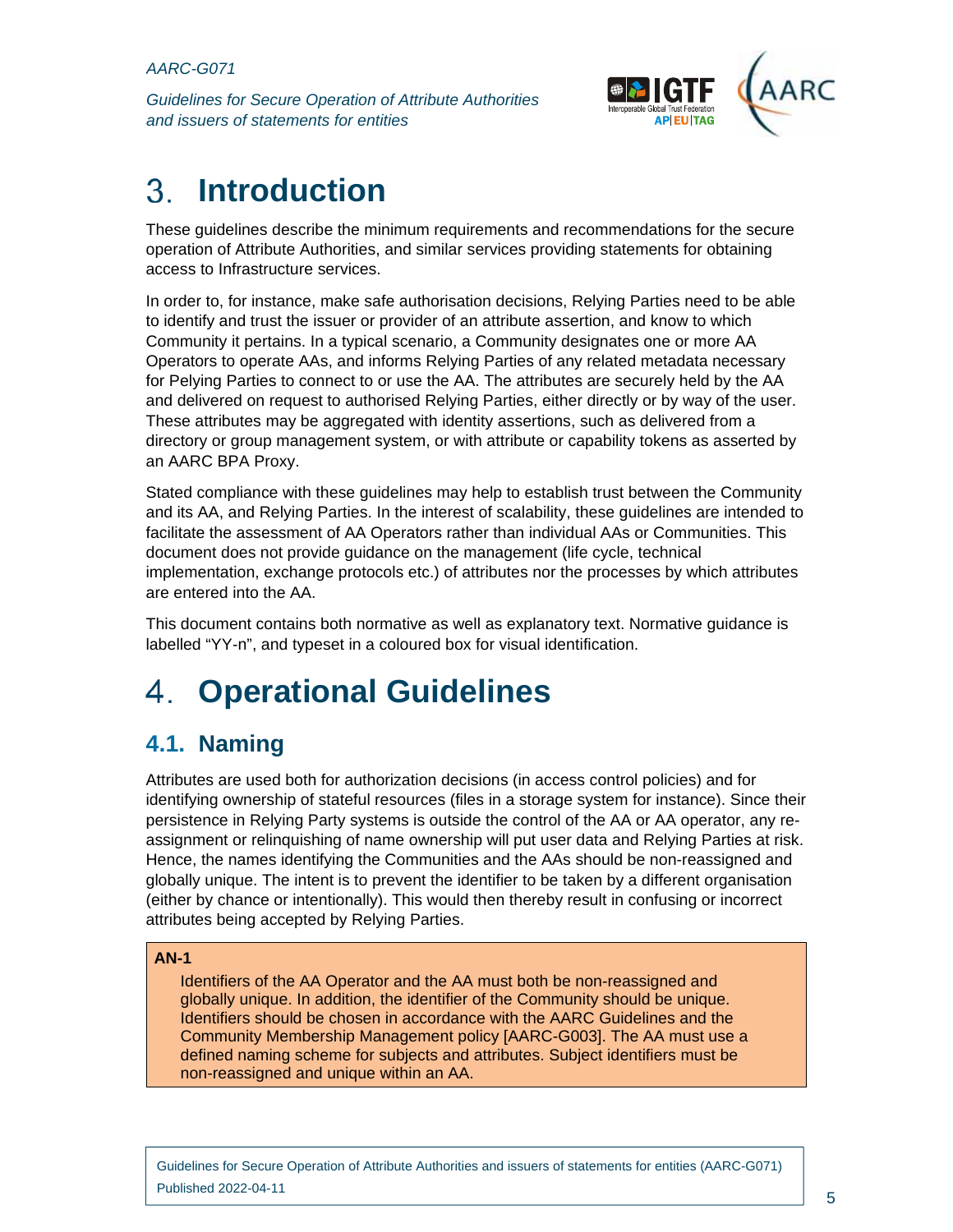*Guidelines for Secure Operation of Attribute Authorities and issuers of statements for entities* 



In case names whose semantics do not guarantee uniqueness are used (e.g. while URNs are guaranteed to be persistent, names in the domain name system could be re-assigned if they are inadvertently relinquished), the AA Operator and the AA must make a determined effort to impose such uniqueness. For example, domain name registrations must not be allowed to lapse, and a mechanism to ensure registration renewal in the future should be in place (e.g. by using subdomains under a long-lived organization, and not using project domain names unless due organizational care is taken, and the organisation managing the domain name has the intention of curating that domain name for a practically indefinite amount of time).

#### **Push model implementation examples**

Issued assertions must contain the community (AA) name embedded in the assertion (although where that may be, as part of the attribute, in an issuer claim, or otherwise, depends on technology and other applicable guidance).

Where possible, the community name should be chosen as AA identifier, and should be the same as the "scope" domain name component as used in the assignment to identifiers of community users and in the naming of community attributes in the "Guidelines and the Community Membership Management policy" [AARC-G003].

For AA operators that provide a multi-tenancy service for communities created ad-hoc, the naming may be based on an identifier assigned to the AA operator and then further specialized.

Some assertion models have the ability to contain independently both the AA operator name (issuer) and the AA name (authoritative). For such systems, both elements must be unique and persistent. E.g. for the VOMS system, the AA operator name shall be the issuer of the attribute certificate (a *directoryName* assigned or delegated by an independent authority such as the IGTF, or ISO/ITU-T) and the attribute authority name based on the scope element as described in AARC-G003.

#### **Pull model implementation examples**

For attributes that are looked up by the Relying Party, the identifier the RP will have is the one from the AA operator: typically the directory service end-point URL. It is recommended that the identifier persistency of the AA operator is also ensured through solely the domain name component of the URL. That is, the domain name used for the services by the AA operator must never be relinquished and remain tied to the AA operator.

Good example: ldaps://ldap.surf.nl/ou=xenon,dc=co,dc=biggrid,dc=nl

#### Bad example:

ldap://ec2-54-247-51-111.eu-west-1.compute.amazonaws.com:3389/o=beauty-vo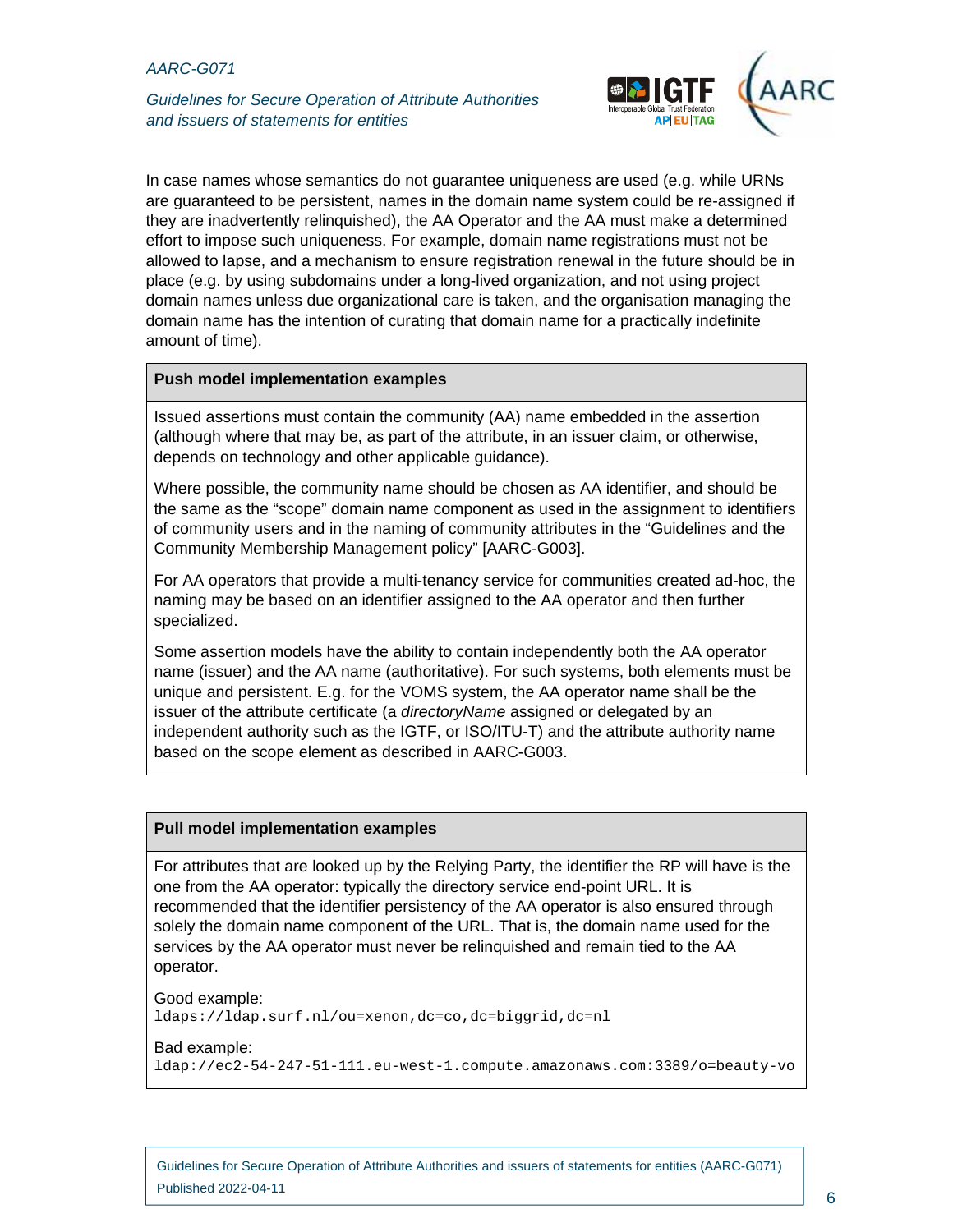

# **4.2. Attribute Management and Attribute Release**

### **AMR-1**

The Community must define and document the semantics, lifecycle, data protection, and release policy of attributes stored or asserted by the AA.

The community should follow the guidance from relevant policy documents. In particular, the Policy Development Kit has recommendations on Community Membership Management. It is recommended to use standardised attributes where possible, e.g. from eduPerson [EPSC] or SCHAC [SCHAC], and their semantics must be respected.

If Communities make modifications to the attribute set, their semantics, or release policies, it is recommended that they inform both their Relying Parties as well as the AA Operator thereof, since the AA operator may have implemented checks for schema consistency. The Community is ultimately responsible for the values and semantics of the attributes.

### **AMR-2**

The AA Operator must implement the community definitions as defined and documented, for all the AAs it operates.

By implementing these requirements, the AA operator will support the chain of trust between Community and the RPs. An AA Operator must only host those communities for which it can implement the requirements.

#### **AMR-3**

It is recommended that the AA Operator provide a capability for the community to publish documents defining the attribute set and the semantics used by the community, for the benefit of Relying Parties.

The AA Operator may be the only interaction point that the Relying Parties will know about, and thus the only way for them to gain insight into the Community policies and practices and thus evaluate the level of reliance to place in the attributes obtained. This can be as simple as providing a link back to a community information page, and may be implicit in case a community is created on a shared service platform.

#### **AMR-4**

The AA must only issue assertions or release attributes in accordance with the policies that are applicable to the Community.

#### **AMR-5**

When a community engages multiple AA Operators or operates multiple AAs, the community must ensure that the assertions issued are consistent between all issuers.

#### **AMR-6**

The community should ensure that within one assertion issued attributes are consistent.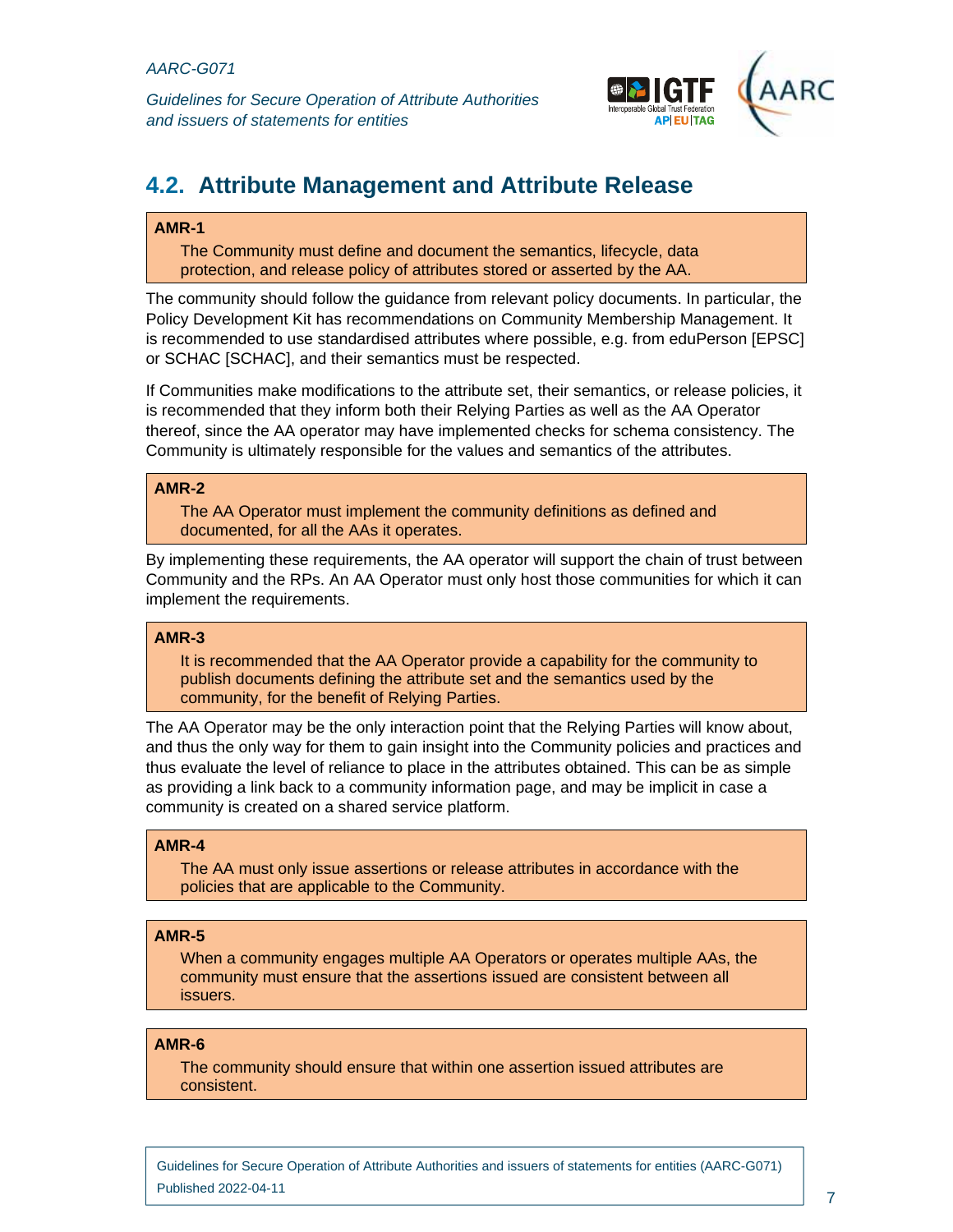

# **4.3. Attribute Assertions**

# **AAS-1**

Assertions provided by an AA must be integrity-protected. They must be signed by the identified AA, or be transmitted over an integrity-protected channel where the server has been authenticated, and preferably both.

In a push model, where the protocol supports it, the AA and RP should enable both confidentiality and integrity protection of the assertions conveyed over the established channel (by signing or encrypting the assertions, or both). For instance, a SAML Attribute Query should enable message signing and use TLS.

In a pull scenario, TLS protection of the channel should be used for all queries.

### **AAS-2**

In addition to meeting its own regulatory obligations, the AA must respect data protection requirements of the Community. It is recommended that AAs require client authentication, in addition to the encryption of the messages and the communication channel. The AA should not send more data than required by the RP.

In some pull cases, the client has an identity and a secret to authenticate with (e.g. a service credential to connect to a membership management service). In other cases, there is no such secret information available: e.g. in the OpenID Connect OIDC public client model [RFC6749], the protection put in place to prevent the client from retrieving arbitrary data from the OpenID Connect Provider (OP) is the introduction of an intermediate page at the user authentication point and asking agreement for attribute release from the user. This constitutes an implementation of 'client authentication' as intended in the clause above (by putting the user and client as equivalent, where the user has 'registered' the client with implicit trust in the software or service by the user). As a result, when using a public client, consent must be enabled.

In models where a trusted federation is in place, it may be replaced by this third-party trust model within the federation for its (by now confidential) client, depending on the specific use case and data protection requirements.

# **AAS-3**

If an AA Operator issues assertions containing a lifetime, this lifetime must be compliant with the Community policies, as short as reasonably possible, and the assertion must not be valid beyond the validity period of the attributes it contains. The Community Management is responsible for the content of the assertion, as issued, during its entire lifetime.

These guidelines do not require a revocation mechanism for issued attribute assertions.

The bearer-token RFC6750 suggests short-lived (1 hour or less) tokens reduce the impact of them being leaked. In many OIDC scenarios, the typical validity is 15 minutes, and e.g. VOMS attribute certificates are valid for 12 hours by default. Nevertheless, some communities have chosen to extend that up to 72 hours for specific scenarios.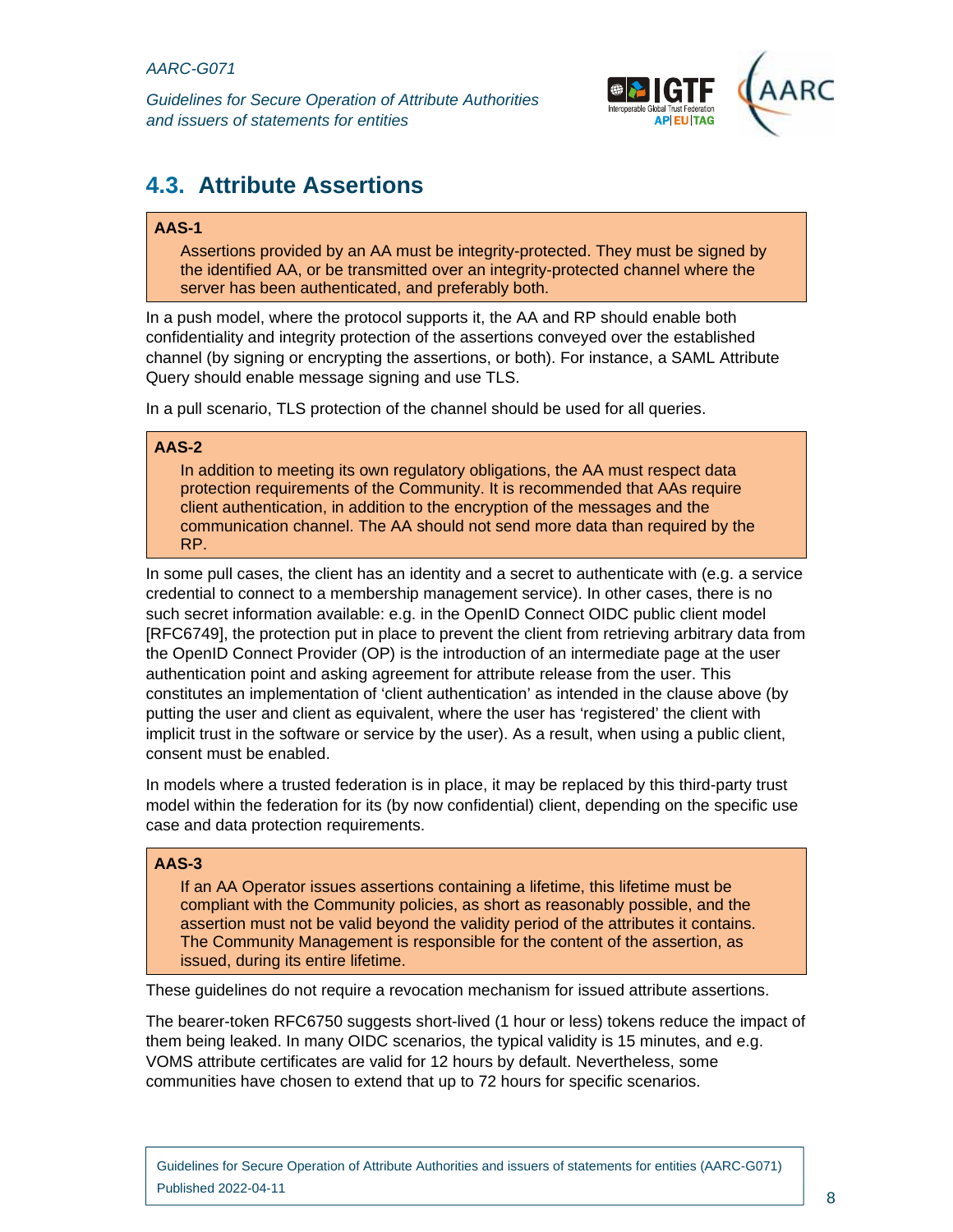

### **AAS-4**

Re-issuance of assertions must be based on information held in the AA at the time of re-issuance.

While this is readily understood for any re-issuance where a completely new assertion is created, it is equally applicable in other re-fresh scenarios. For instance, when an OAuth2 RP is renewing a JWT with claims, the refresh token is validated by the issuer and *at that point* the AA can either issue a JWT, or not, or update the information therein, based on then-current information in the AA. The refresh tokens themselves are conceptually equivalent to user credentials and, as such, attribute issuers should follow guidance for identity issuing authorities when issuing refresh tokens.

# **4.4. Operational Environment**

Securing the environment and its operations aims to prevent compromises from spreading between services and environments and thereby negatively impact the integrity and confidentiality of the AA service.

#### **OE-1**

Through its personnel or by contractual measures, the AA Operator should ensure appropriate controls are in place over the security context.

#### **OE-2**

The AA must be located in a physically secure environment where access is controlled and limited to specific trained personnel.

#### **OE-3**

The protections on the AA and its operational environment, including the credentials of the AA administrators and operators, should meet or exceed the requirements of all of the communities hosted in the AA.

Implementers of AAs should use placement policies to ensure physical and/or virtual separation of sensitive and non-sensitive services, containers, or virtual machines, to reduce the risk of cross-compromise. In all cases, the environment itself must be protected according to current best practice, and a risk assessment of the environment should be performed [e.g. based on the WISE SCI [SCI] and Sirtfi [SIRTFI] requirements], taking into account both the integrity of the AA as well as the requirements of the communities hosted on the AA and the Relying Parties receiving attributes.

# **4.5. Key Management**

#### **KM-1**

A key used to protect assertions should be dedicated to assertion protection functions.

If the AA both signs assertions and provides functionality over protected channels, the keys used to sign assertions shall be different from those protecting channels.

If the assertions conveyed over the channel are to be independently protected, this protection should then use another key.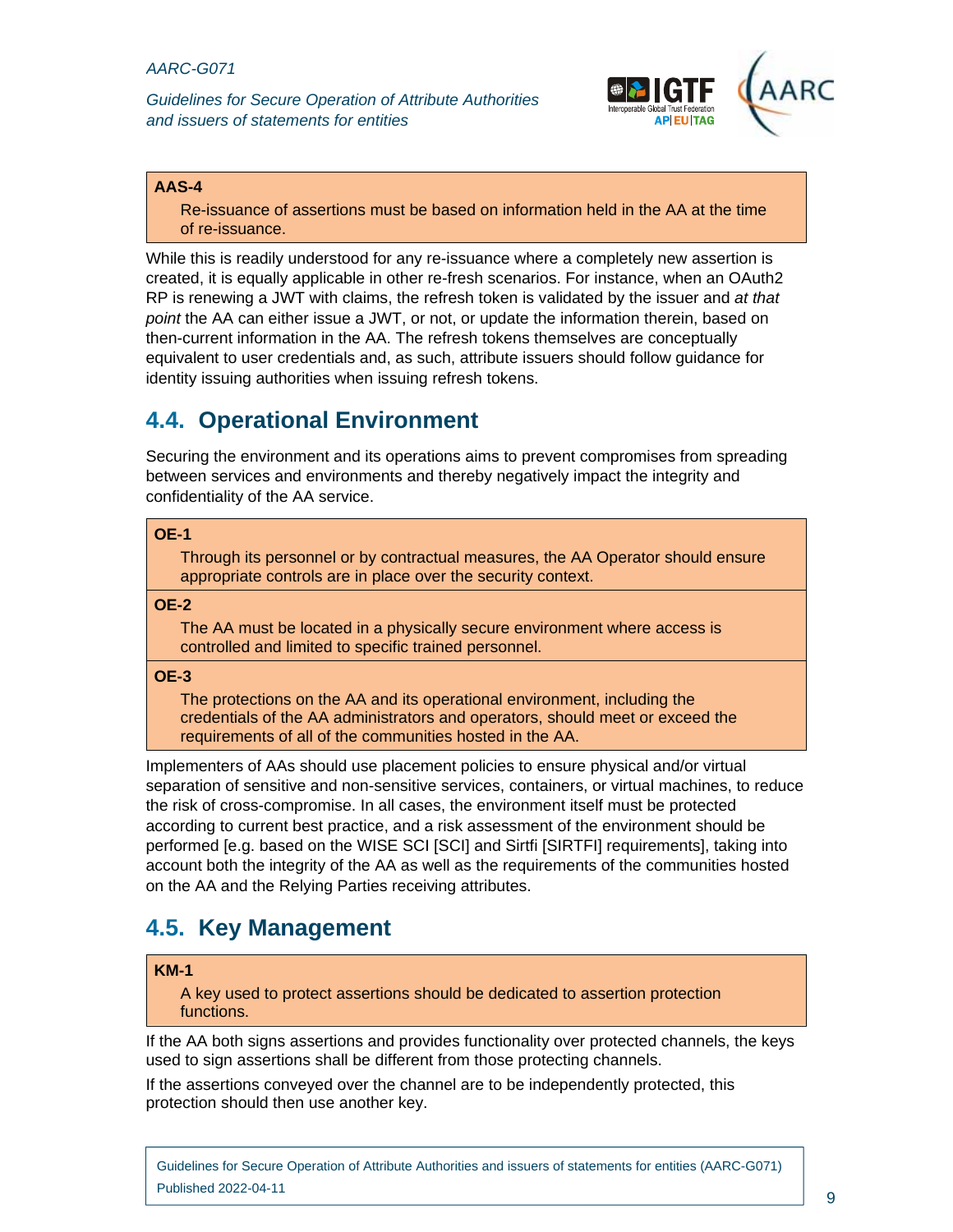

### **Pull model**

The key used for protecting connections to the AA's protocol endpoint must be a dedicated key ensuring a protected and authenticated channel.

### **KM-2**

Keys must not be shared between AA Operators. A single AA Operator may use the same signing key for multiple AAs. Where multiple AAs are under the control of a single AA operator but located in physically distributed locations, the key must only be transported using secure protocols.

For example, an AA Operator can be physically distributed but still constitute a single 'organisation' if there is a common managerial control over all distributed instances. It must then have a single operations coordination team, which is under single management. This is one operator. Key distribution must in this case be controlled by a protocol that protects against compromise in transit and at rest. Where a community commissions multiple operators (that are not under common management) to run their AA, each operator must use different keys to allow RPs to differentiate between them.

# **KM-3**

Keys must have a protection strength equivalent to 112 bits<sup>3</sup> (symmetric) or higher.

To compare key strength between different mechanisms, refer to, *e.g.*, NIST Special Publication 800-57 Part 1 [SP800-57-1] on key management. Cryptographically, 112-bit symmetric encryption is equivalent to 2048-bit RSA, 128-bit encryption to 3072-bit RSA or 256- to 383-bit ECC. Anything above that (e.g. 192 symmetric bits) is hard to express in workable RSA keys (8192-bit and larger), and should preferably be protected through ECC.

#### **KM-4**

Keys must only be accessible by the service and by trained personnel subject to procedural controls.

#### **KM-5**

-

AA Operators are recommended to use an HSM to store signing keys. When using software-based private keys, such keys must be suitably protected by the operating system. Keys should not be held unencrypted on persistent storage protected solely by database, storage and file system level permissions.

When keys are not stored in an HSM, they should exist in activated form in memory only (and key daemon mechanisms may be employed in high-availability environments to maintain service continuity by key re-synchronisation).

# **4.6. Network Configuration**

 $3$  The reference value 112 applies to adequate protection as of 2022. The appropriate value may increase over time.

Guidelines for Secure Operation of Attribute Authorities and issuers of statements for entities (AARC-G071) Published 2022-04-11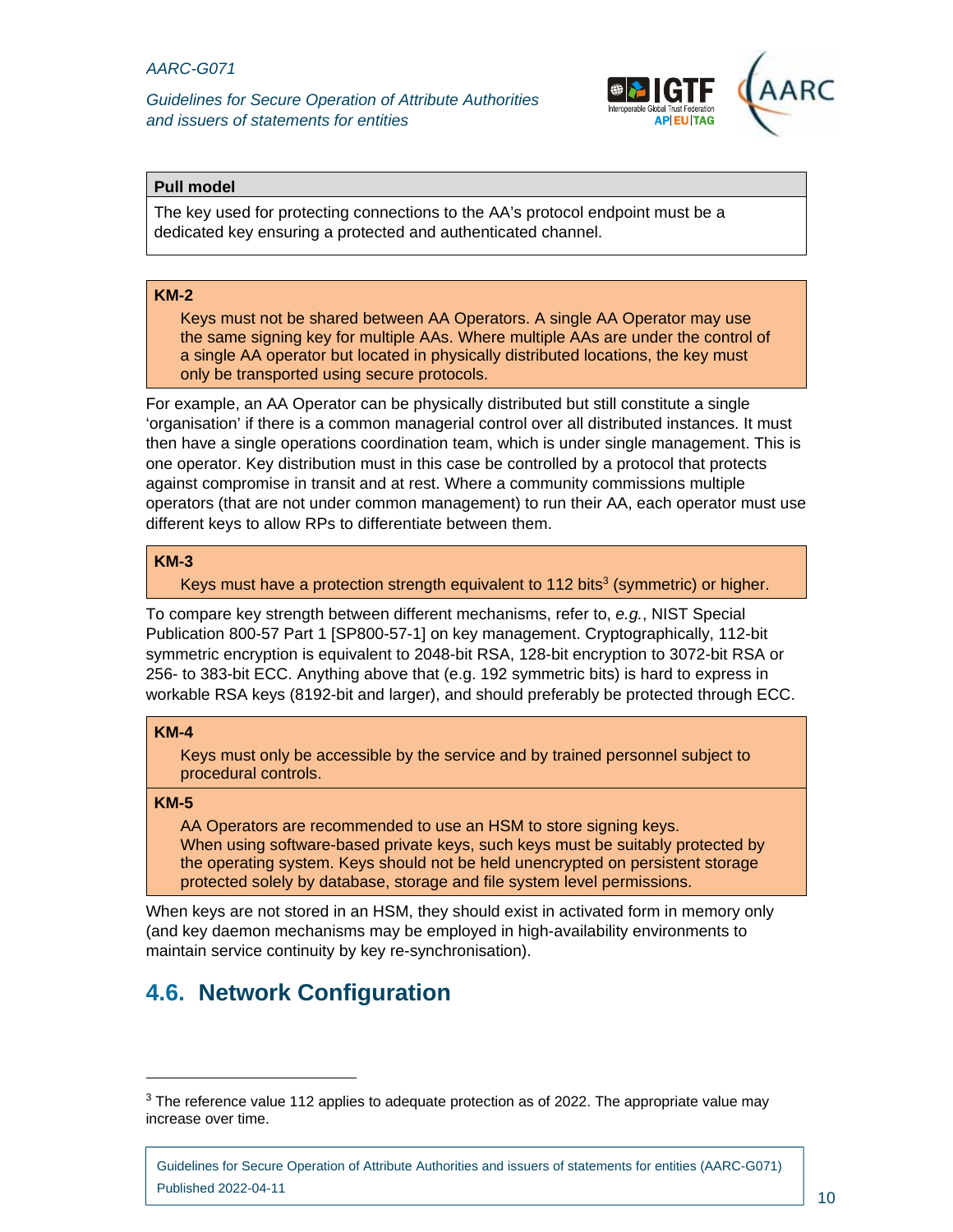*Guidelines for Secure Operation of Attribute Authorities and issuers of statements for entities* 



#### **NET-1**

The network to which the AA system is connected must be highly protected and suitably monitored.

Service access should be protected by at least two distinct control layers not running the same software or operating system, and the AA system must not run any unnecessary services. The network should be monitored for anomalous events, such as detection of data exfiltration, credential probing, and brute-force attacks. It should preferably also be protected against denial of service attacks in order to prevent security downgrade attacks and failovers that are induced unexpectedly.

# **4.7. Site Security**

### **SITE-1**

The AA Operator must ensure appropriate site security controls are in place and maintained in a state consistent with the security requirements of the hosted Communities.

For example this can be based on contractual agreements, available audits of the site security controls of a provider, or on actual control and inspections, e.g. the system is in a locked room with auditable physical access controls, protected against intrusions and be at least tamper-evident in case of such intrusions.

Additional elements such as flood and fire protection, or protection against threats emerging as a result of providing service to specific communities, should be considered as well.

# **4.8. Metadata Publication**

### **MD-1**

The AA Operator must publish, to the Community and related Relying Parties, at least the following metadata for each AA it hosts:

- (a) administrative contact details for the AA Operator, including at least one rolebased email address and one postal contact address,
- (b) an operational security contact for the AA Operator, being at least a role-based email address but preferably including a telephone number,
- (c) cryptographic key material required to verify signed messages, where that is required to validate issued attribute assertions.

The operational security contact is expected to respond in a manner consistent with the *Sirtfi* requirements.

Role-based email addresses are preferred both to prevent releasing personal data to the public as well as to cater for people changing positions or leaving. For a postal address, this could e.g. be directed to a group secretariat. The postal address also establishes country and jurisdiction (which could be relevant to privacy notices).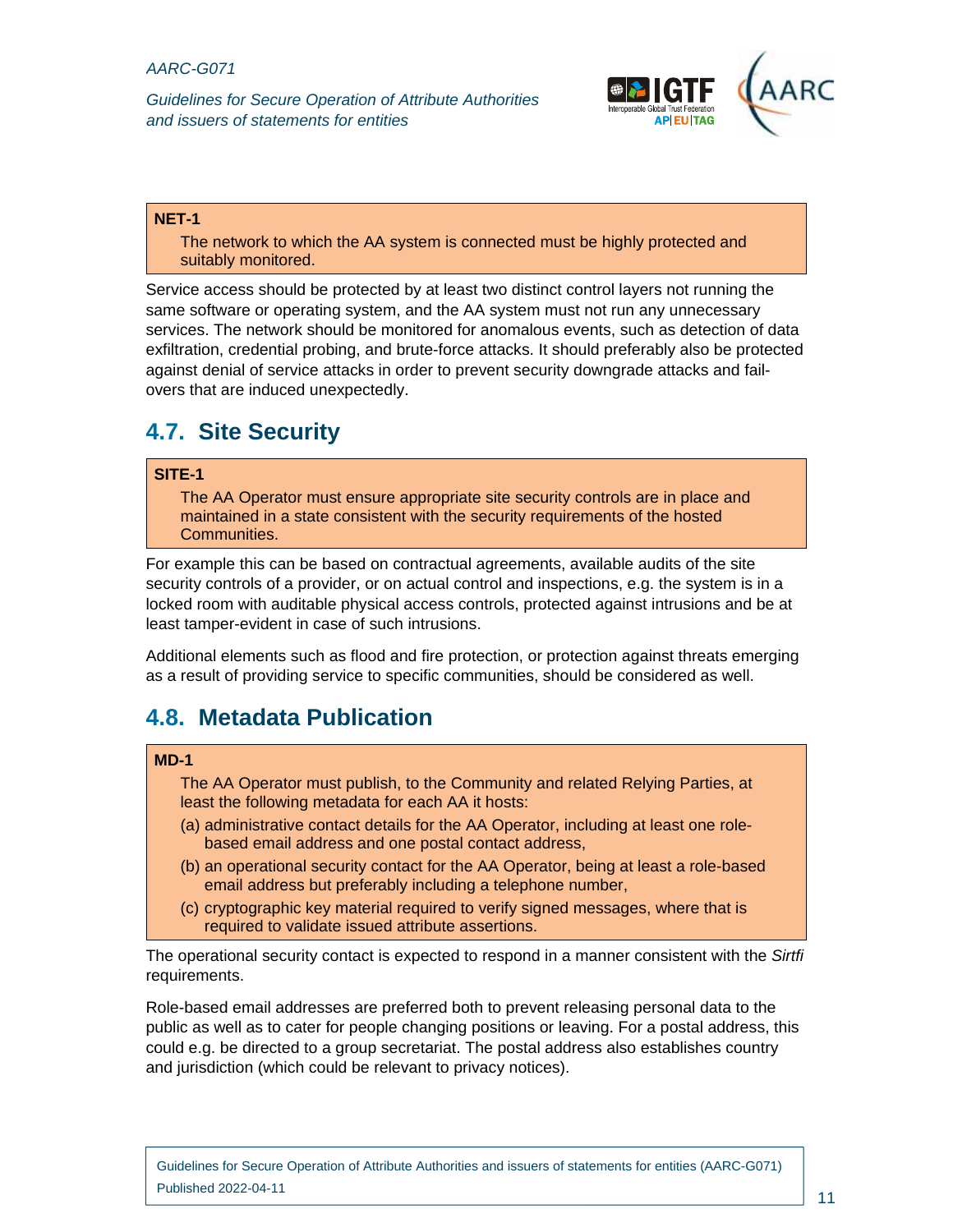

#### **MD-2**

It is recommended that the AA Operator publishes, where available,

- (a) such validated trust marks as are relevant to the evaluation of the security and trust of the AA by the Communities, Identity Providers, and Relying Parties;
- (b) a (web) URL to a general information web page about the Community.

# **MD-3**

The AA Operator should provide a means to validate the integrity of its roots of trust.

For instance, validating the integrity of trust roots can be done by submitting them to a trust anchor repository such as a national federation or eduGAIN metadata aggregate, the IGTF trust anchor distribution, the trust anchor distribution of a pertinent e-Infrastructure, or the set of public web trust roots.

# **4.9. Assessment and Review**

#### **AR-1**

The attributes in the AA and their binding to subjects must be verifiable and assessable.

The AA should attach supplementary attributes based on a managed source of data - such as a corporate directory, or a community membership database that is kept up-to-date - that is auditable, or on predictable transformation of incoming data.

# **AR-2**

The AA Operator must log, for the purpose of traceability in support of security incident response, where the AA provides relevant attributes, at least the following for all of its hosted AAs:

- (a) all requests for attributes and all issued attribute assertions, to the extent that they are needed to allow traceability of attribute release to individuals during incident response by receiving qualified Relying Parties;
- (b) any configuration change to the AA relevant to the access control of the attribute repository;
- (c) any change affecting the binding between subjects and attributes.

The AA Operator, in its published privacy and confidentiality policies must permit logging as required above.

The traceability can be obtained even when retaining only opaque identifiers, when such can be used in conjunction with upstream data (typically, from the user's institutional identity provider) to identify individual actions.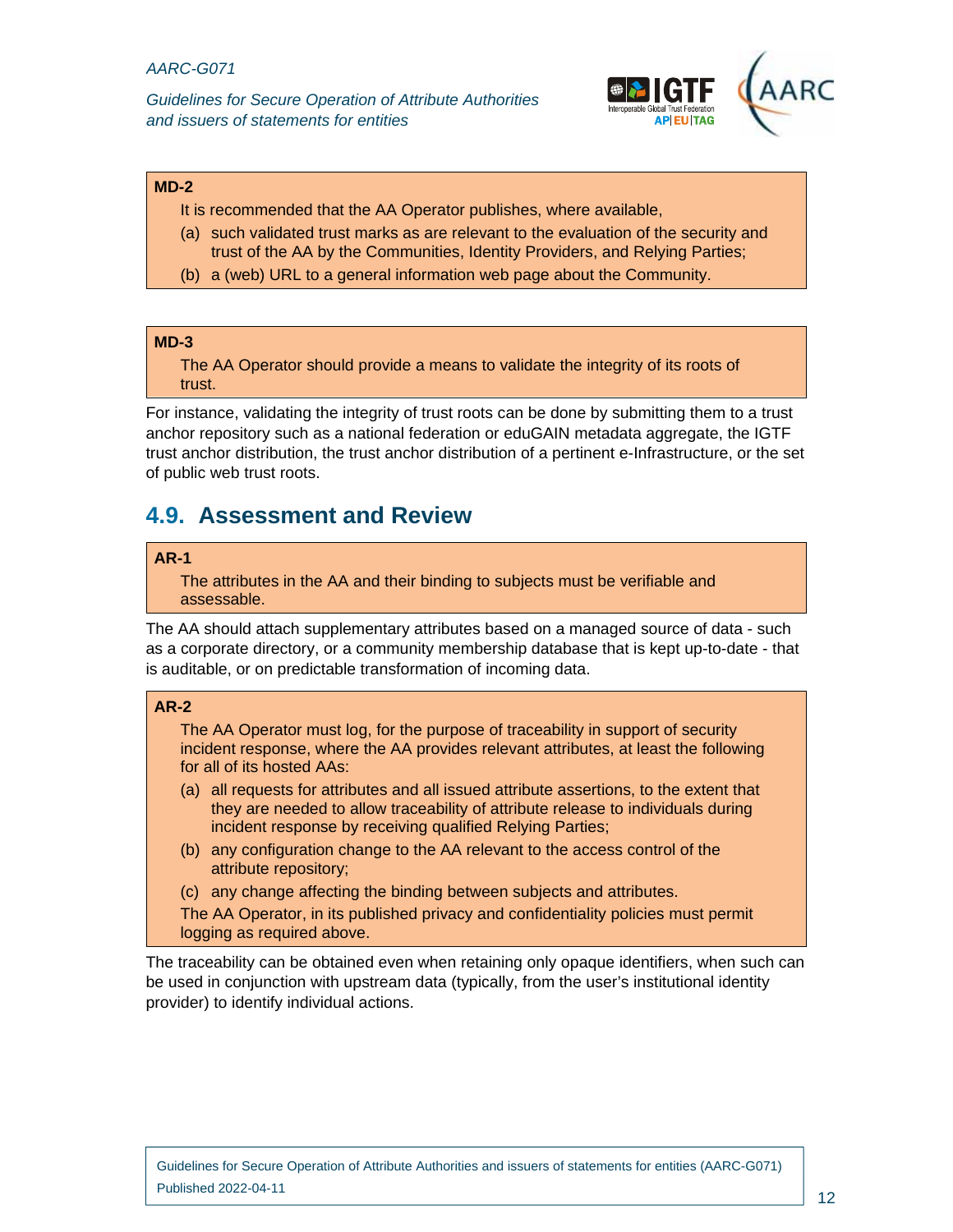

### **AR-3**

The AA Operator must log at least the following for its AA issuance systems, for the purposes of incident response:

(a) all login, logout, reboot, and key activation events of the issuing system;

(b) changes to the configuration of the issuing system.

#### **AR-4**

The AA Operator must keep records regarding attribute release and its issuance systems after termination of the effects of the auditable events for as long as required by the Community and any Relying Parties that have entered into an agreement with the AA Operator, and as required by applicable legislation.

The retention period should be agreed with both Relying Parties and the hosted communities. There may also be regulatory requirements governing minimum retention periods. Typical guidance for retention periods are 180 days (response to immediate IT security incidents), 398 days (13 months) based on an annual employment-, study-, or credential issuing life cycle, or anywhere between five years and seven years (e.g. in a banking or fiscally-regulated environment).

### **AR-5**

The AA operator must disclose and discuss, on request, those aspects of their operational environment that are relevant to the evaluation of the security and trust by the Communities and Relying Parties.

#### **AR-6**

The AA Operator must be able and willing to collaborate with affected organisations in the management of a security incident.

#### **AR-7**

The AA Operator should review roles, rights, and access of its staff at least once per year.

# **4.10. Privacy and Confidentiality**

### **PC-1**

The AA operator must define and publish a privacy and data release policy, and that policy must be compatible with the assertions that it issues, and be compliant with relevant legislation.

A community can only use an AA operator if its community policy is compatible with the policies of the AA. Yet there is also a benefit for the Relying Parties in the AA facilitating access to the community privacy policies, and clearly also the AA operator must review the community privacy policies for compatibility with its own policies.

Who is responsible for the data (in the context of GDPR the Data Controller) depends on the relationship between the community (or its legal entity) and the AA operator, and their contractual relationship.

Depending on the role of the AA Operator in the relationship, it may provide appropriate privacy policy templates to the communities it supports, or mandate a specific policy.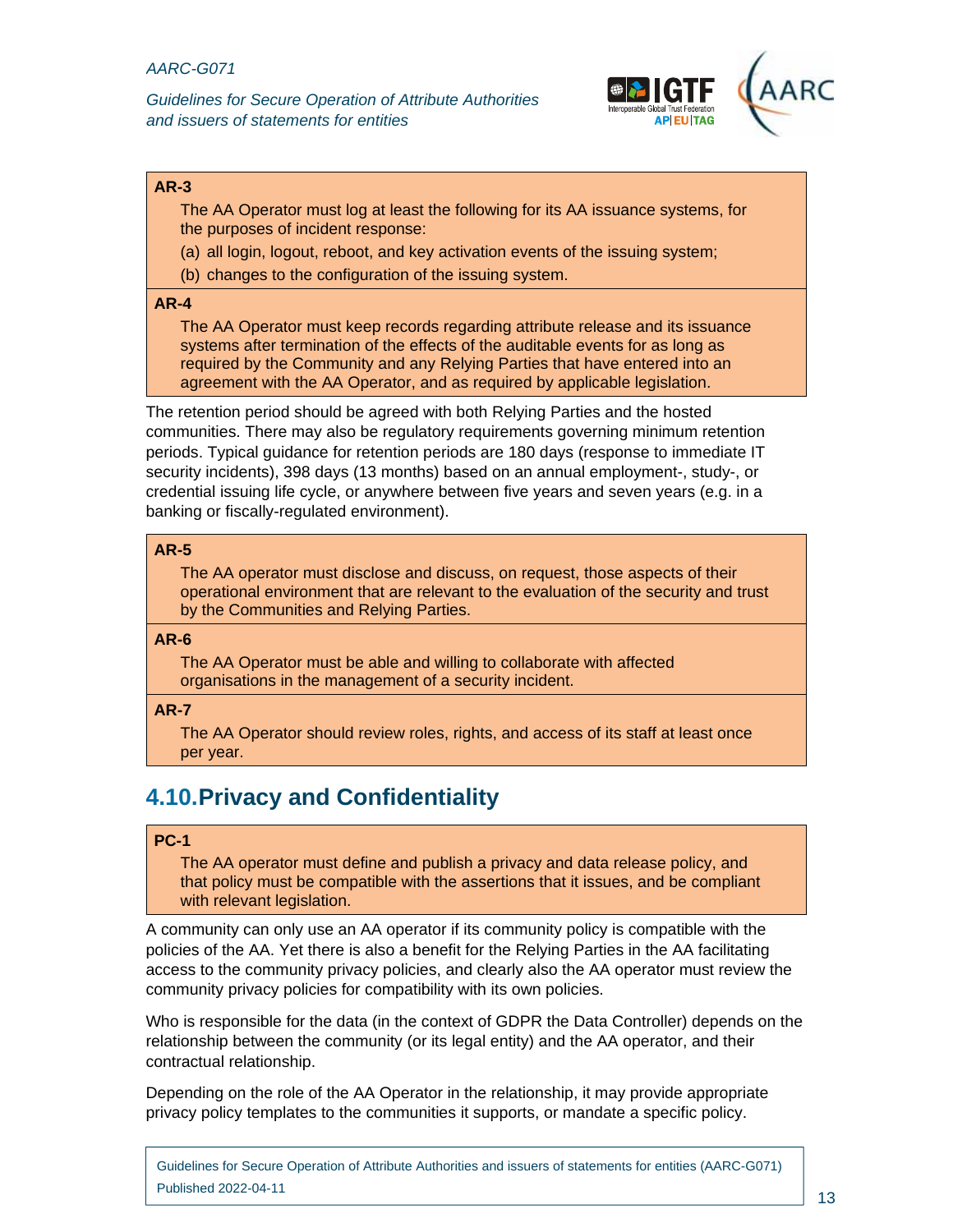*Guidelines for Secure Operation of Attribute Authorities and issuers of statements for entities* 



# **4.11. Business Continuity and Disaster Recovery**

# **BCDR-1**

The AA Operator must have a compromise and disaster recovery procedure, and a business continuity plan.

### **BCDR-2**

The business continuity and disaster recovery plan must be compatible with the requirements of the hosted Communities.

In addition, the Relying Parties can require a disaster recovery and continuity plan, since in incident response for instance they will need the participation of the AA operator and the community in order to provide traceability.

# **Relying Party Obligations**  5.

# **RP-1**

Relying Parties must, at the time of reliance, verify the integrity and validity of attribute assertions and any binding to a valid subject, to their satisfaction.

If the time of reliance is shifted from the time of receipt of the assertion, e.g. in case of batch processing, the Relying Party should still verify the validity of any expired assertions by refreshing these at the time actions are taken.

# **RP-2**

Relying Parties must rely on assertions with an explicit lifetime only during their validity period.

# **RP-3**

Relying Parties must assess the risk of relying on assertions with no explicit lifetime and should not rely on them for longer than the relevant industry standards for that type of assertion recommend<sup>4</sup>.

The relevant validity period highly depends on the type of token or assertion. For some forms of attribute certificate, this could be six to 24 hours. For other types, such as bearer tokens, it can be as short as 15 minutes. For a directory based look-up (in a pull model), it should be checked every time and the result should probably not be cached longer than approximately 10 minutes (the typical Unix name-service cache period).

# **RP-4**

 $\overline{a}$ 

Any long-lived, non-revocable statements received from an AA must be appropriately protected for confidentiality and integrity, by proxies and other intermediate entities.

<sup>&</sup>lt;sup>4</sup> neither the AA Operator nor the AA are responsible for decisions based on information without a specified lifetime after the AA has updated its own database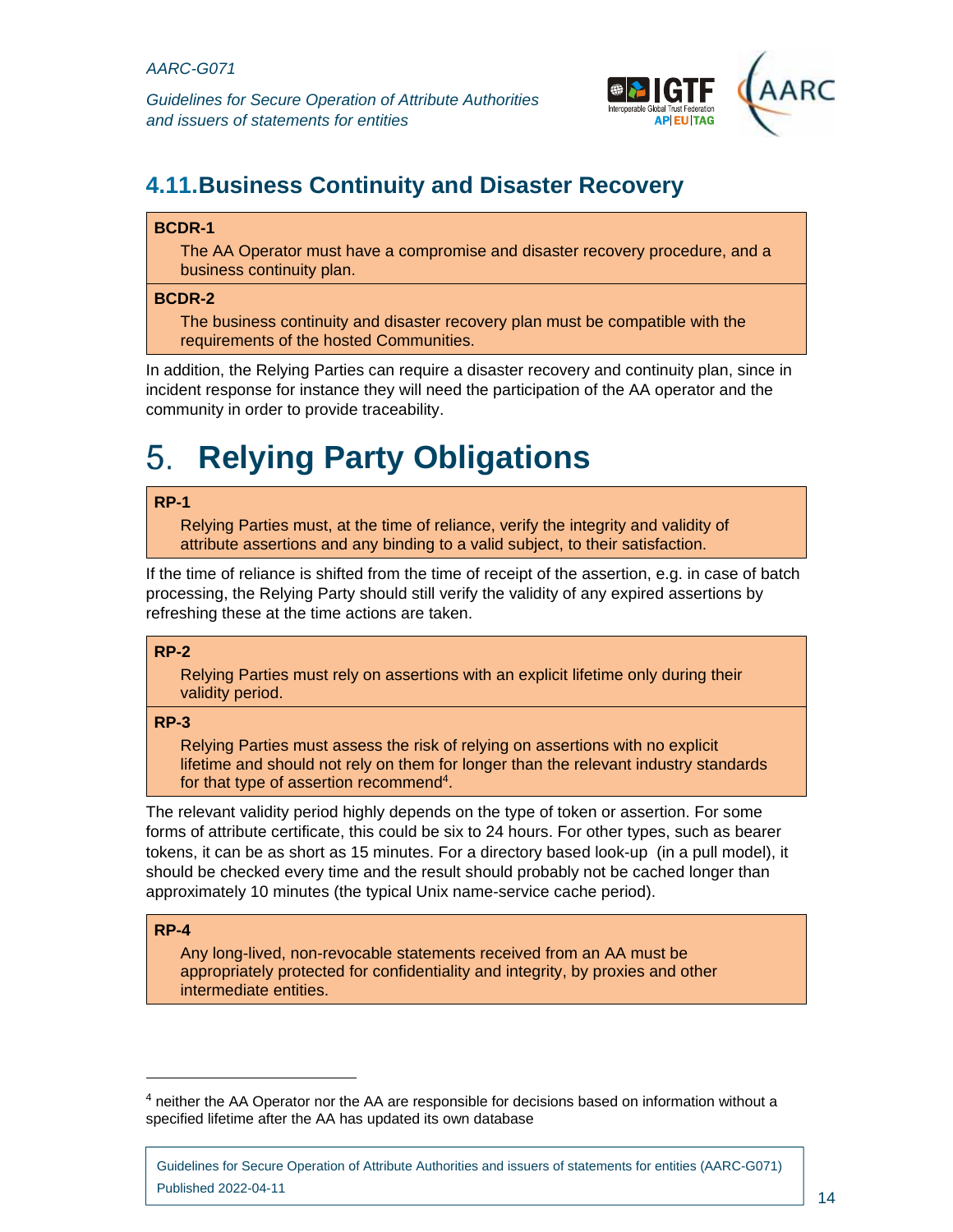*Guidelines for Secure Operation of Attribute Authorities and issuers of statements for entities* 



# **References**

| <b>AARC-BPA</b> | AARC Community, N. Liampotis (ed.), "AARC Blueprint Architecture 2019",<br>AARC-G045, https://doi.org/10.5281/zenodo.3672784                                                                                                                                           |
|-----------------|------------------------------------------------------------------------------------------------------------------------------------------------------------------------------------------------------------------------------------------------------------------------|
| AARC-G006       | AARC Community, "Best Practices for managing authorisation", AARC-G006,<br>https://aarc-community.org/guidelines/aarc-g006/                                                                                                                                            |
| <b>EPSC</b>     | REFEDS schema working group, "eduPerson Schema",<br>https://refeds.org/eduperson                                                                                                                                                                                       |
| <b>RFC6749</b>  | D. Hardt (ed.) "The OAuth 2.0 Authorization Framework", RFC 6749,<br>https://tools.ietf.org/html/rfc6749 (herein specifically section 2.1)                                                                                                                             |
| <b>SCHAC</b>    | REFEDS schema working group, "Schac: Schema for Academia",<br>https://refeds.org/schac                                                                                                                                                                                 |
| <b>SIRTFI</b>   | REFEDS Sirtfi working group, "Security Incident Response Trust Framework<br>for Federated Identity (Sirtfi)", https://refeds.org/SIRTFI                                                                                                                                |
| SP-800-57-1     | National Institute for Standards and Technology, "NIST Special Publication<br>800-57 Part 1 – Recommendations for Key Management, Rev 5", NIST,<br>05/2020, via https://csrc.nist.gov/projects/key-management/key-management-<br>guidelines (visited January 31, 2022) |
| WISE            | WISE Information Security for E-infrastructures Security for Collaborating<br>Infrastructures working group, "WISE SCI Trust Framework v2", https://wise-<br>community.org/wp-content/uploads/2017/05/WISE-SCI-V2.0.pdf                                                |